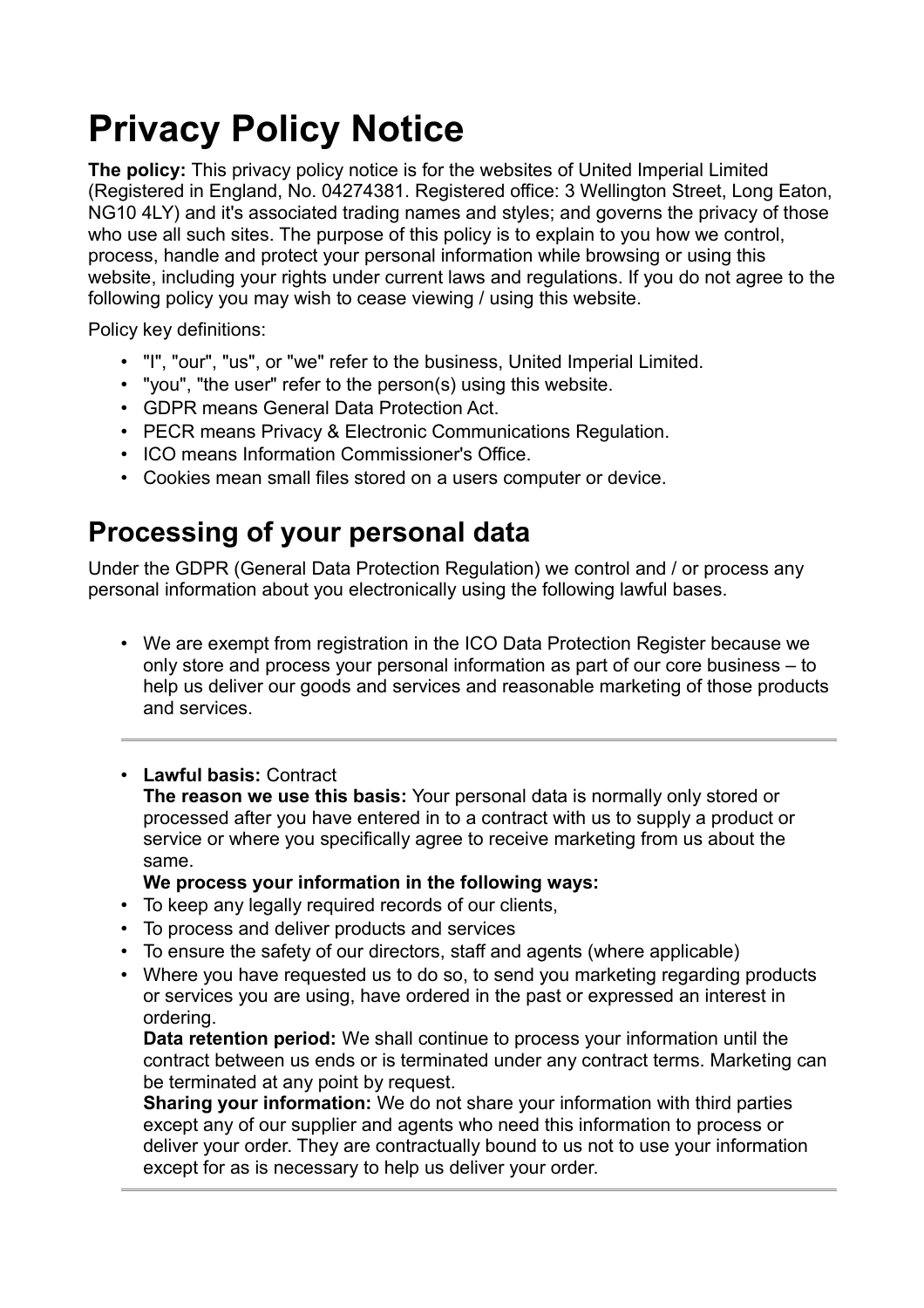If, as determined by us, the lawful basis upon which we process your personal information changes, we will notify you about the change and any new lawful basis to be used if required. We shall stop processing your personal information if the lawful basis used is no longer relevant.

# **Your individual rights**

Under the GDPR your rights are as follows. You can read more about your rights in details [here;](https://ico.org.uk/for-organisations/guide-to-the-general-data-protection-regulation-gdpr/individual-rights/)

- the right to be informed;
- the right of access;
- the right to rectification;
- the right to erasure;
- the right to restrict processing;
- the right to data portability;
- the right to object; and
- the right not to be subject to automated decision-making including profiling.

You also have the right to complain to the ICO [\[www.ico.org.uk\]](http://www.ico.org.uk/) if you feel there is a problem with the way we are handling your data.

We handle subject access requests in accordance with the GDPR.

# **Internet cookies**

We use cookies on this website to provide you with a better user experience. We do this by placing a small text file on your device / computer hard drive to track how you use the website, to record or log whether you have seen particular messages that we display, to keep you logged into the website where applicable, to display relevant adverts or content, referred you to a third party website.

Some cookies are required to enjoy and use the full functionality of this website.

We use a cookie control system which allows you to accept the use of cookies, and control which cookies are saved to your device / computer. Some cookies will be saved for specific time periods, where others may last indefinitely. Your web browser should provide you with the controls to manage and delete cookies from your device, please see your web browser options.

# **Data security and protection**

We ensure the security of any personal information we hold by using secure data storage technologies and precise procedures in how we store, access and manage that information. Our methods meet the GDPR compliance requirement.

### **Transparent Privacy Explanations**

We have provided some further explanations about user privacy and the way we use this website to help promote a transparent and honest user privacy methodology.

### **Sponsored links, affiliate tracking & commissions**

Our website may contain adverts, sponsored and affiliate links on some pages. These are